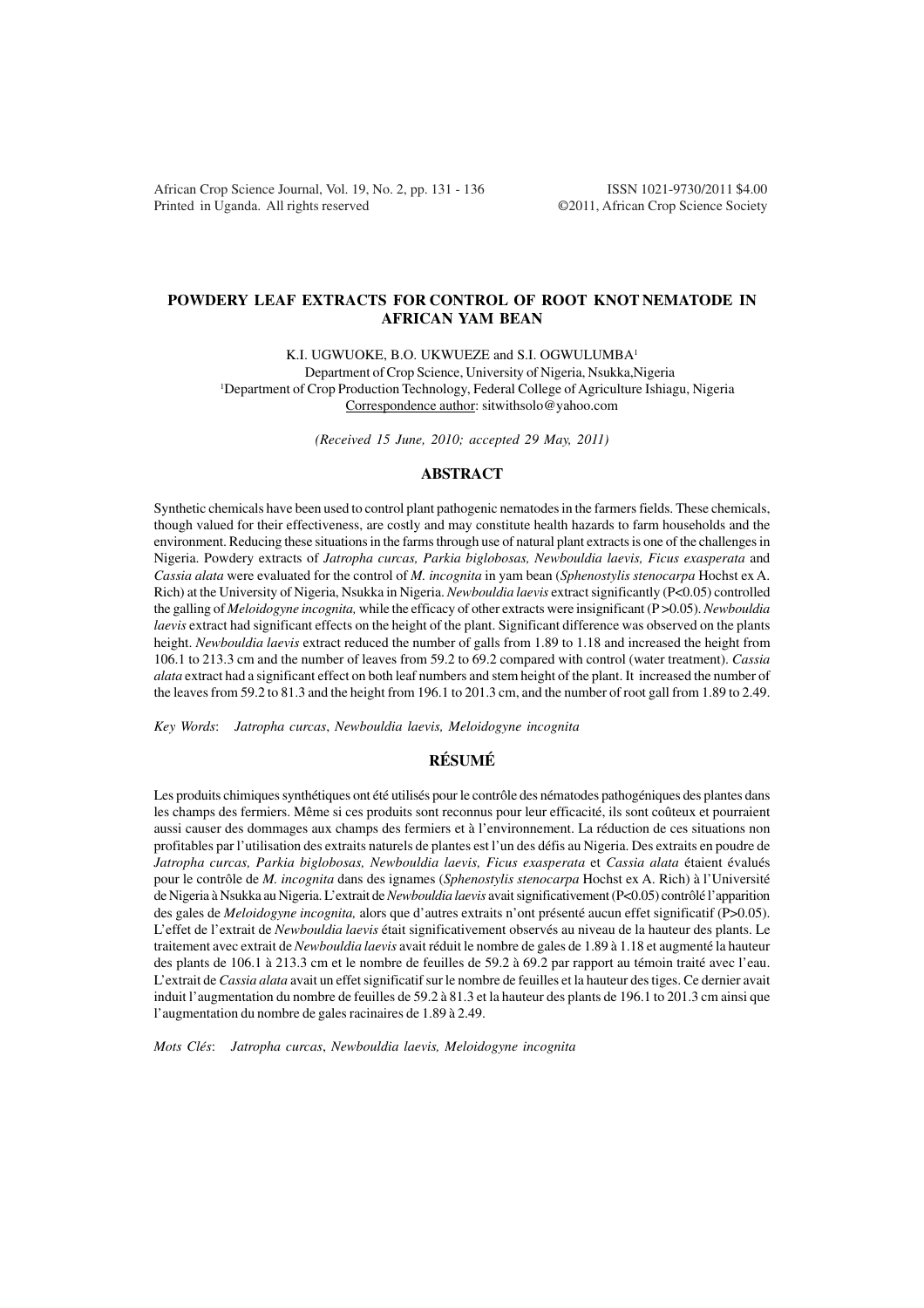#### **INTRODUCTION**

African yam bean (*Sphenostylis stenocarpa* Hochst ex A. Rich) is a herbaceous leguminous plant growing throughout tropical Africa. It is an annual crop belonging to the family *leguminosae* (IITA, 2010). Among the many pests that affect grain legumes, particularly Africa yam bean production are plant parasitic nematodes (Muthukrishnan *et al*., 2003). *Meloidogyne incognita* causes severe yield losses, typically up to 50 percent. This is mainly as a result of root deformation which diminishes their function and predisposes plants to pathogens. It affects crops directly and indirectly by their interaction with various soil borne fungi, bacteria and viruses (Udo *et al.,* 2008).

The most predominant species of root knot nematodes are *Meloidogyne incognita, M. javanica, M. arenaria* and *M. Hapla. Meloidogyne* spp. are notoriously difficult to control because of their wide host range and high rates of reproduction. They possess generation times of typically between 20 and 30 days in tropical soils and females are capable of producing a thousand eggs ( Udo *et al.,* 2008). However, in order to meet the consumption needs of African yam bean, the health of the crop must be considered. Many synthetic nematicides are expensive and highly toxic (Ploeg, 2002; Wang *et al*., 2002).

In recent years, there has been considerable interest in the nematostatic properties of African medicinal plants, but reports on the effect of botanical extract on root knot nematodes and plant growth are still limited or lacking.

The aim of this work was to determine the effectiveness of extracts from *Jatropha curcas, Parkia biglobosa, Newbouldia laevis,* and *Cassia alata* on the root knot nematodes of African yam bean.

### **MATERIALS AND METHODS**

The study was conducted in a greenhouse of Department of Crop Science, University of Nigeria, Nsukka in Nigeria in 2009 and repeated in 2010.

**Plant materials.** The plants used were *Jatropha curcas, Parkia biglobosa, Newbouldia laevis, Ficus exasperata* and *Cassia alata.* These plants were collected in the Province of Nsukka in Nigeria. The plants were obtained locally from their wild growing stands.

The seed sample of African yam bean (*Sphenostylis stenocarpa* Hachest ex.A.Rich) was obtained from Orie Orba main market, in Ude-Enu Local Government Area, Enugu State in Nigeria.

The root knot nematode (*M. incognita)* inoculum was obtained from the pots of preserved nematode growing culture in the Crop Protection Unit, Department of Crop Science, University of Nigeria, Nsukka.

**Preparation of powdery extracts.** Fresh older leaves of the test plants were collected and identified botanically at the Department of Botany, Faculty of Biological Science, University of Nigeria, Nsukka. They were then sun-dried separately for five days. The drying was timed for nine hours daily. Each of the samples was then ground to powder using Thomas Wiley laboratory grinding machine. It was then sieved through 0.02 mm diameter sieve.

**Preparation of nematode inoculum.** The roots of African yam bean growing in nematode pots culture (*M. incognita)* with pronounced galls were harvested and crushed with a blender machine. One hundred millilitres of distilled water was put into the blender and the galled roots blended into slurry. The blending was run for three seconds only at each interval and for three intervals to prevent the slurry from getting hot and inactivate the nematode larvae. The slurry was made up to 300 ml by adding more water. Thirty millilitres of the mixture were poured into a counting dish in which the number of larvae was approximately  $100030$  ml<sup>-1</sup>. The slurry was prepared each day of inoculation for immediate use.

**Pot experiment.** The experiment was laid out as 4 x 5 factorial in completely randomised design (CRD), replicated three times. Each replicate consisted of nine sampling pots.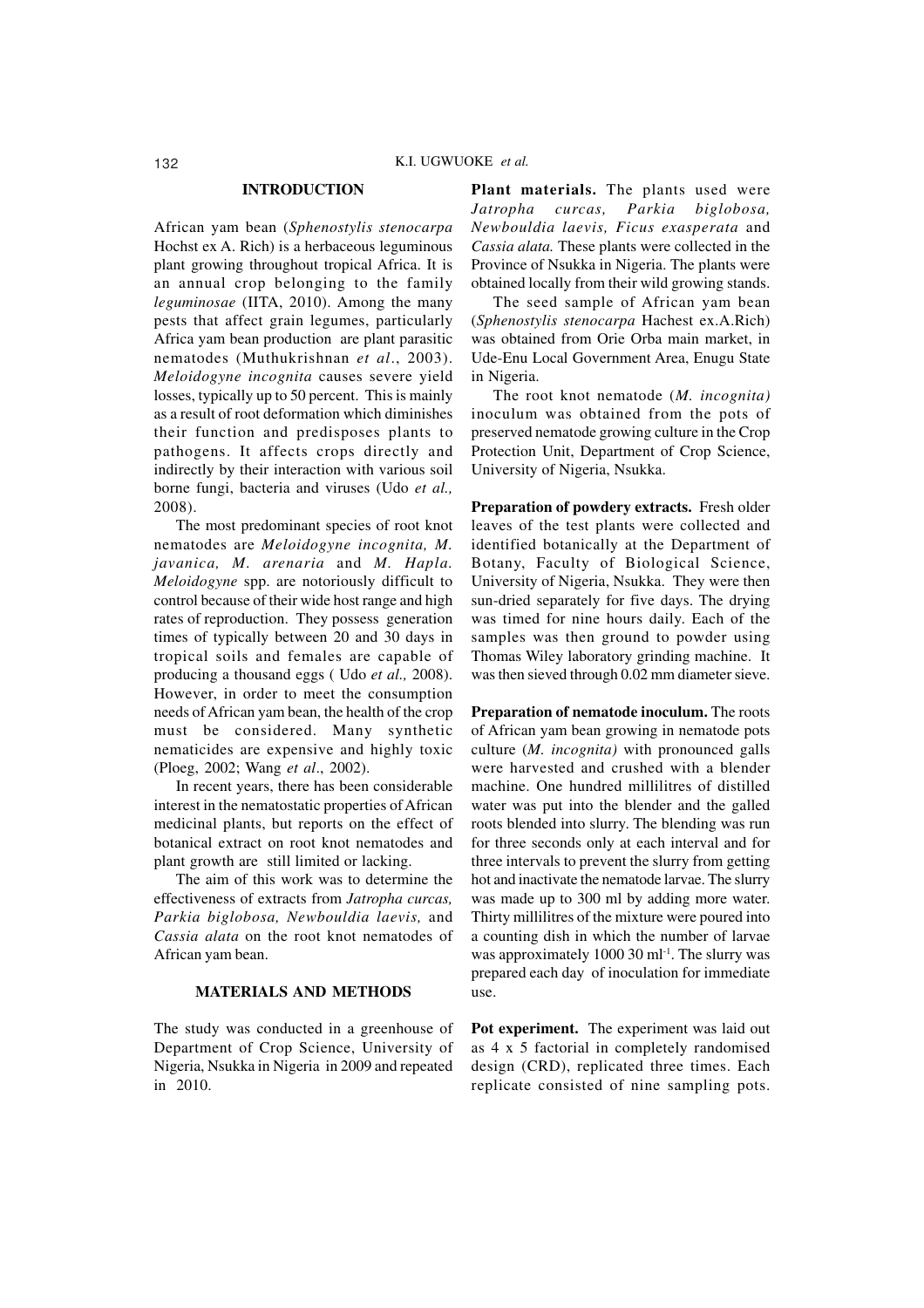Terracotta plant-pots (30 cm diameter, 30 cm height) in the above layout were half filled with the soil mixture. African yam bean seeds were sown in each pot at the rate of three seeds per hole and the seedlings were later thinned down to one two weeks after germination.

The pots were watered once daily. The seedlings were inoculated with nematodes at two growth stages (3 and 11weeks after planting). The gall slurry was used as the standard inoculum at the rate of 30 ml per pot, equivalent to 1000 larvae of nematode (*M. incognita)* in each pot, except the control pots. It was poured evenly around the stem of each seedling. The stage one pots were treated with the powdery extracts by sprinkling it over the soil around the plant stemsoil contact points, raked in and watered into the soil three weeks after inoculation at the rate of 12 g per pot. The same was done to the second stage pots at three weeks of inoculation. Observations were recorded on plant height, number of leaves and branches 15 weeks after planting, while stem weight and number of galls in the roots were recorded 24 weeks after planting.

**Efficacy of extracts on the root knot nematode.** The total number of nematode galls was counted per root irrespective of size and root infestation, and graded from 0 to 5 ( $0 = no$ galls,  $1 = 1-2$  galls;  $2 = 3-10$  galls,  $3 = 11-30$ galls,  $4 = 31 - 100$  galls, and  $5 = 100$  galls).

**Statistical analysis.** The data collected were statistically analysed by analysis of variance (ANOVA) and significant differences in means were ranked using least significant difference (LSD) test (GenStat software). Nematode infestation data were similarly analysed after square-root transformation (Gomez and Gomez, 1984).

### **RESULTS**

**Efficacy of extracts.** The efficacy of botanical powdery extracts on *M. incognita* of African yam bean is shown on Table 1. *Newbouldia laevis* extract had the least number of galls in both stages of inoculation (1.18). This differed significantly (P<0.05) from that of *Casia alata,* which recorded the highest number of galls in the two stages of inoculations (2.49). Other extracts were not significant (P>0.05).

Stage one inoculation also gave the least number of galls (1.13). It differed significantly (P<0.05) from that of stage two inoculation, which recorded a high number of galls (6.33). *Newbouldia laevis* at stage one of inoculation gave the least number of galls (0.00) and differed significantly from *Casia alata,* which gave highest number of galls (7.61) at stage two. The activity of the extracts decreased with prolonged time of inoculation.

**Growth and development of yam bean.** *Newbouldia laevis* recorded the highest mean height (213.3 cm) and differed significantly from that of water (control), which gave the lowest mean height (196.1 cm) (Table 2). Plant height in other extracts also differed

TABLE 1. Effect of Botanical Extracts on the number of galls of African yam bean plant

| Inoculations                                      | <b>Botanical extracts</b> |          |            |        |       |           |  |
|---------------------------------------------------|---------------------------|----------|------------|--------|-------|-----------|--|
|                                                   | Cassia                    | Jatropha | Newbouldia | Parkia | Water |           |  |
| Inoc Time 1                                       | 2.33                      | 1.00     | 0.00       | 2.00   | 0.33  | 1.13      |  |
| Inoc Time 2                                       | 7.61                      | 6.00     | 4.72       | 6.11   | 7.22  | 6.33      |  |
| Uninoc Time 1                                     | 0.00                      | 0.00     | 0.00       | 0.00   | 0.00  | 0.00      |  |
| Uninoc Time 2                                     | 0.00                      | 0.00     | 0.00       | 0.00   | 0.00  | 0.00      |  |
| Mean                                              | 2.49                      | 1.75     | 1.18       | 2.03   | 1.89  |           |  |
| $LSD0.05$ for comparing any two inoculation means |                           |          |            |        |       |           |  |
| $LSD0.05$ for comparing any two extract means     |                           |          |            |        |       | $= 1.166$ |  |

 $LSD<sub>osc</sub>$  for comparing inoculation and extract interaction  $= 2.333$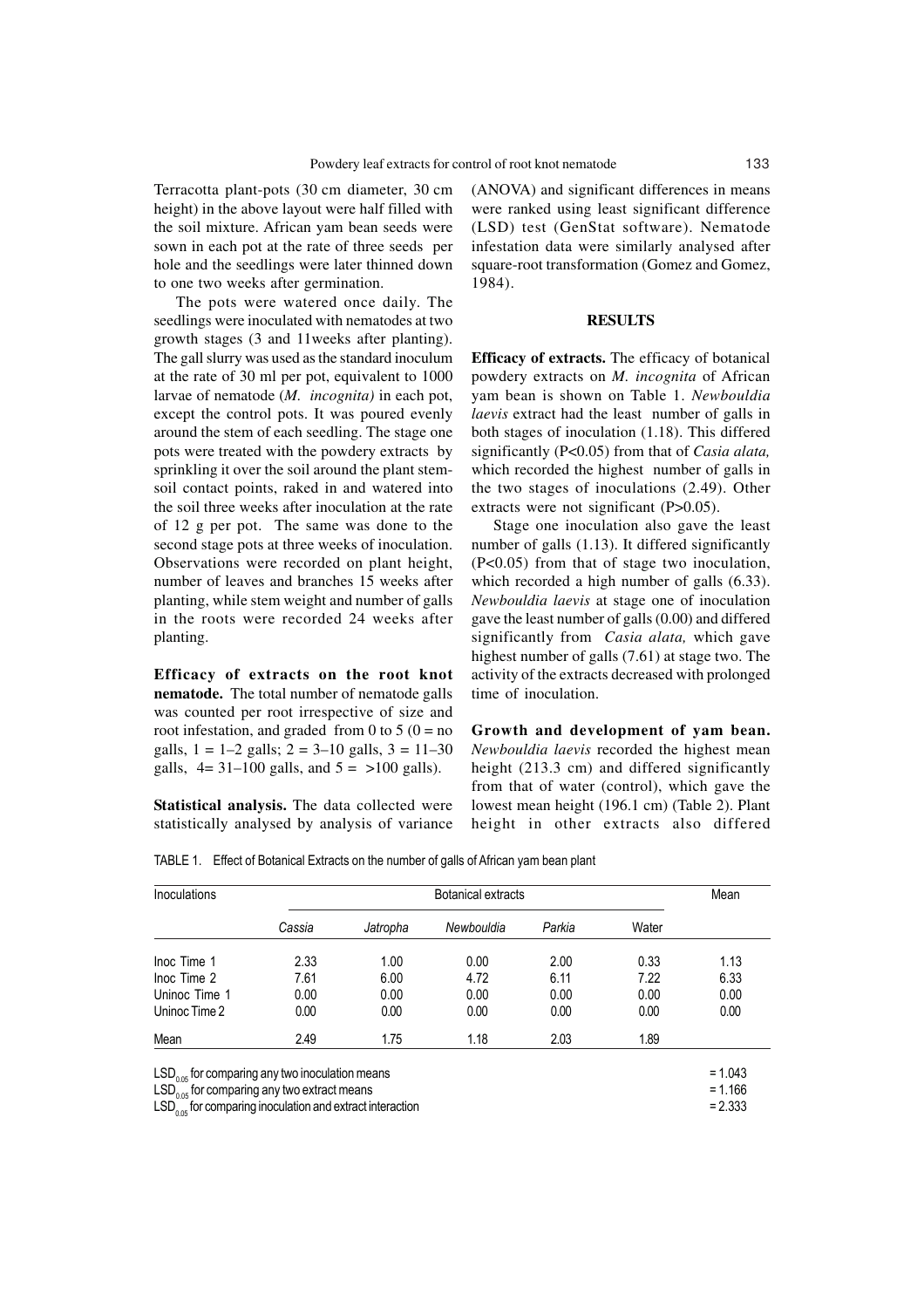significantly. Stages of inoculation had no significant (P>0.05) effect on the height of the plant. The interaction of nematode inoculation and extracts showed that *Parkia biglobosa* extract at stage one of inoculation led to the highest height (220.9 cm) and least at stage two (210.1cm), but did not differ significantly  $(P>0.05)$ .

The effect of extracts on plant leaf number is shown in Table 3. It is clear that *C. alata* gave the highest number of leaves (81.3) and differed significantly (P<0.05) from that of *P. biglobosa,* which recorded the least value. Nematode inoculation stage had no significant (P>0.05) effect on the number of leaves of the yam bean. The two stages differed significantly (P<0.05) for uninoculated plants. The

uninoculated stage one (early stage) recorded the highest number of leaves (78.7).

The interaction of *J. curcas* and nematode inoculation at stages one (95.2) and two (54.4) differed significantly (P<0.05).

Table 4 shows the effect of extracts on the stem weight. *Casia alata* gave the highest weight (22.6 g) which was significantly different (P<0.05) from that of *P. biglobosa* (14.85 g). Stages of nematode inoculation had no significant (P>0.05) effect on the stem weight of the plant; while stages of growth significantly affected stem weight of uninoculated plants The stage two un-inoculation (later stage) gave the highest stem weight (21.08 g), while that of stage one (early stage) recorded the least value  $(23.58 \text{ g}).$ 

|  |  | TABLE 2. Effect of botanical extracts and nematode on the height of African yam bean plant |
|--|--|--------------------------------------------------------------------------------------------|
|  |  |                                                                                            |

| Inoculations                                                                                                |        | Mean     |            |        |       |       |
|-------------------------------------------------------------------------------------------------------------|--------|----------|------------|--------|-------|-------|
|                                                                                                             | Cassia | Jatropha | Newbouldia | Parkia | Water |       |
| Inoc Time 1                                                                                                 | 215.6  | 213.3    | 213.9      | 220.9  | 196.3 | 212.3 |
| Inoc Time 2                                                                                                 | 207.3  | 212.4    | 220.4      | 210.1  | 203.0 | 210.6 |
| Uninoc Time 1                                                                                               | 204.3  | 213.0    | 216.7      | 210.0  | 193.3 | 201.5 |
| Uninoc Time 2                                                                                               | 214.7  | 201.0    | 202.0      | 163.7  | 192.0 | 194.7 |
| Mean                                                                                                        | 201.5  | 209.9    | 213.3      | 201.2  | 196.1 |       |
| $LSD0.05$ for comparing any two nematode inoculation means<br>$LSD0.05$ for comparing any two extract means |        |          |            |        |       |       |

 $\text{LSD}_{\text{obs}}^{\text{max}}$  for inoculation and extracts interaction  $= 22.87$ 

TABLE 3. Effect of botanical extracts and nematode on the number of leaves of African yam bean

| Inoculations  |        | Mean     |            |        |       |      |
|---------------|--------|----------|------------|--------|-------|------|
|               | Cassia | Jatropha | Newbouldia | Parkia | Water |      |
| Inoc Time 1   | 87.7   | 95.2     | 85.0       | 12.6   | 54.9  | 67.1 |
| Inoc Time 2   | 77.26  | 54.4     | 65.3       | 67.1   | 64.8  | 64.8 |
| Uninoc Time 1 | 83.7   | 71.3     | 84.7       | 89.3   | 64.3  | 78.7 |
| Uninoc Time 2 | 81.3   | 44.0     | 42.0       | 42.3   | 52.7  | 52.3 |
| Mean          | 81.3   | 66.5     | 69.2       | 52.6   | 59.2  |      |

 $LSD_{0.05}$  for comparing any two nematode inoculation means  $= 4.563$ <br> $LSD_{0.05}$  for comparing any two extracts means  $= 5.102$ 

 $LSD<sub>0.05</sub>$  for comparing any two extracts means  $= 5.102$ <br> $LSD<sub>0.5</sub>$  for inoculation and extracts interaction

 $LSD<sub>0.05</sub>$  for inoculation and extracts interaction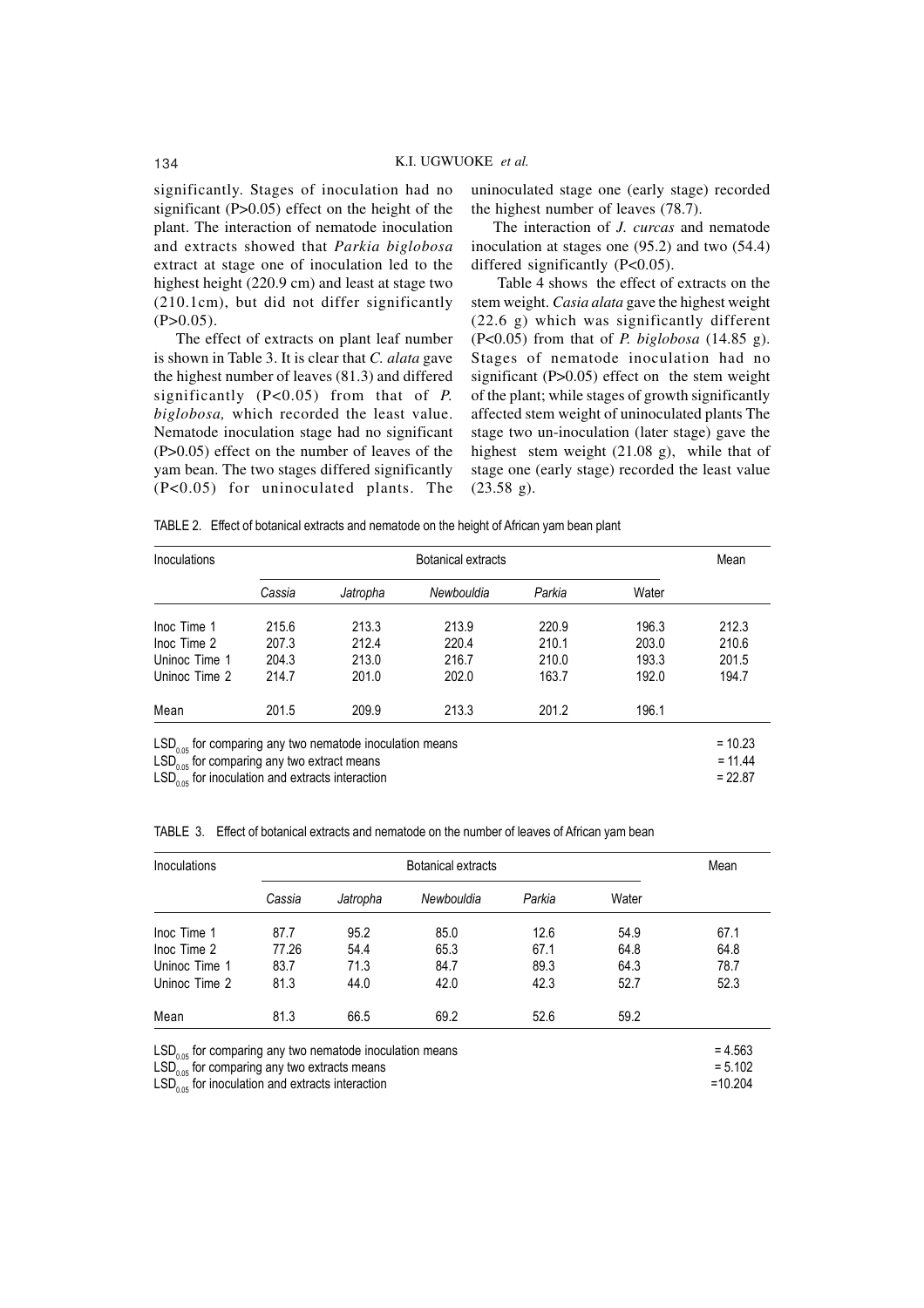| Inoculations  | <b>Botanical extracts</b> |          |            |        |       |       |  |
|---------------|---------------------------|----------|------------|--------|-------|-------|--|
|               | Cassia                    | Jatropha | Newbouldia | Parkia | Water |       |  |
| Inoc Time 1   | 19.93                     | 11.29    | 13.86      | 14.53  | 15.05 | 14.93 |  |
| Inoc Time 2   | 20.32                     | 14.39    | 12.66      | 10.74  | 9.82  | 13.58 |  |
| Uninoc Time 1 | 17.26                     | 17.35    | 16.62      | 15.10  | 25.37 | 18.38 |  |
| Uninoc Time 2 | 33.14                     | 19.84    | 16.89      | 19.22  | 16.51 | 21.08 |  |
| Mean          | 22.66                     | 15.71    | 15.01      | 14.85  | 16.69 |       |  |

TABLE 4. Effect of botanical extracts and nematode on the stem weight (g) of African yam bean

 $LSD_{0.05}$  for comparing any two nematode inoculation means  $= 4.555$ <br> $LSD...$  for comparing any two extract means

 $\text{LSD}_{0.05}^{\bullet}$  for comparing any two extract means  $= 5.093$ <br> $\text{LSD}_{0.5}$  for inoculation and extracts interaction

 $LSD<sub>0.05</sub>$  for inoculation and extracts interaction

#### **DISCUSSION**

Results have shown that there is a general reduction in nematode *(Meloidogyne incognita*) infestation of African yam bean upon application of powdery extracts in both stages of inoculation. Stage one significantly (P<0.05) reduced *M. incognita* gall formation in the root of the bean, contrasting with stage two inoculation. This observed significant reduction of *M. incognita* gall in stage one inoculation against stage two could be attributed to the relative root development in the plant prior to nematode introduction. In stage one, tender and relatively little roots developed compared to the tougher and more roots developed in the stage two. Consequent upon that, at stage one inoculation, the nematode population was controllable and the extra depressed the nematode activities. At stage two inoculation, there was a relatively high juvenile of *M. incognita* population and as such reduced the efficacy of the powdery extracts.

*Newbouldia. laevis* plant extracts significantly suppressed *M. incognita* gall formation on roots (Table 1). Nematicidal activity of *N.laevis* in this study was in line with the work of Kuete *et al.* (2007) and Eyong *et al.* (2006) where the leaf extract was reported to have antimicrobial property.

 Plant growth parameters were significantly improved over the infested check and were comparable with those obtained from plants grown in infested soil treated with leaf extracts

(Table 2). The powdery extracts of *N. leavis* was significant on height of African yam bean plant when compare with the control  $(P<0.05)$ . This was attributed to the high nematicidal efficacy of the extract. It follows the assumption that when a plant is growing under pest free and adequate nutrients environment, it grows faster. The finding is justified in the (Natarajan *et al.,* 2006) work where extract of *Tagetes erecta* boosted the height of tomatoes growing on nematode infected soil. Powdery extract of *P.biglobosa* was significant on height of African yam bean plant at stage one inoculation when compared with stage two inoculation. This proves the significance of the interaction of nematode and extracts (P<0.05). This was due to the higher population of *M. incognita*.

 Though *C. alata* extract had insignificant nematicidal potency, it prevented the infection of other microbes and supply the growing plants with carbohydrate (essential macronutrient) for maximum growth and proper respiration. Consequent to these, the finding was justified.

## **REFERENCES**

- Embaby, E.M. and Abdel-Galil, M.M. 2006. Seed borne fungi and mycotoxins associated with some legume seeds in egypt. *Journal of Applied Sciences Research* 2(11):1064- 1071.
- Eyong, K.O., Folefoc, G.N., Kuete, V. Beny, V.P., Krohn, K. Hussain, H., Nkengfack, A.E., Saeffel, M, Sarite, S.R. and Hoerauf, A. 2006.